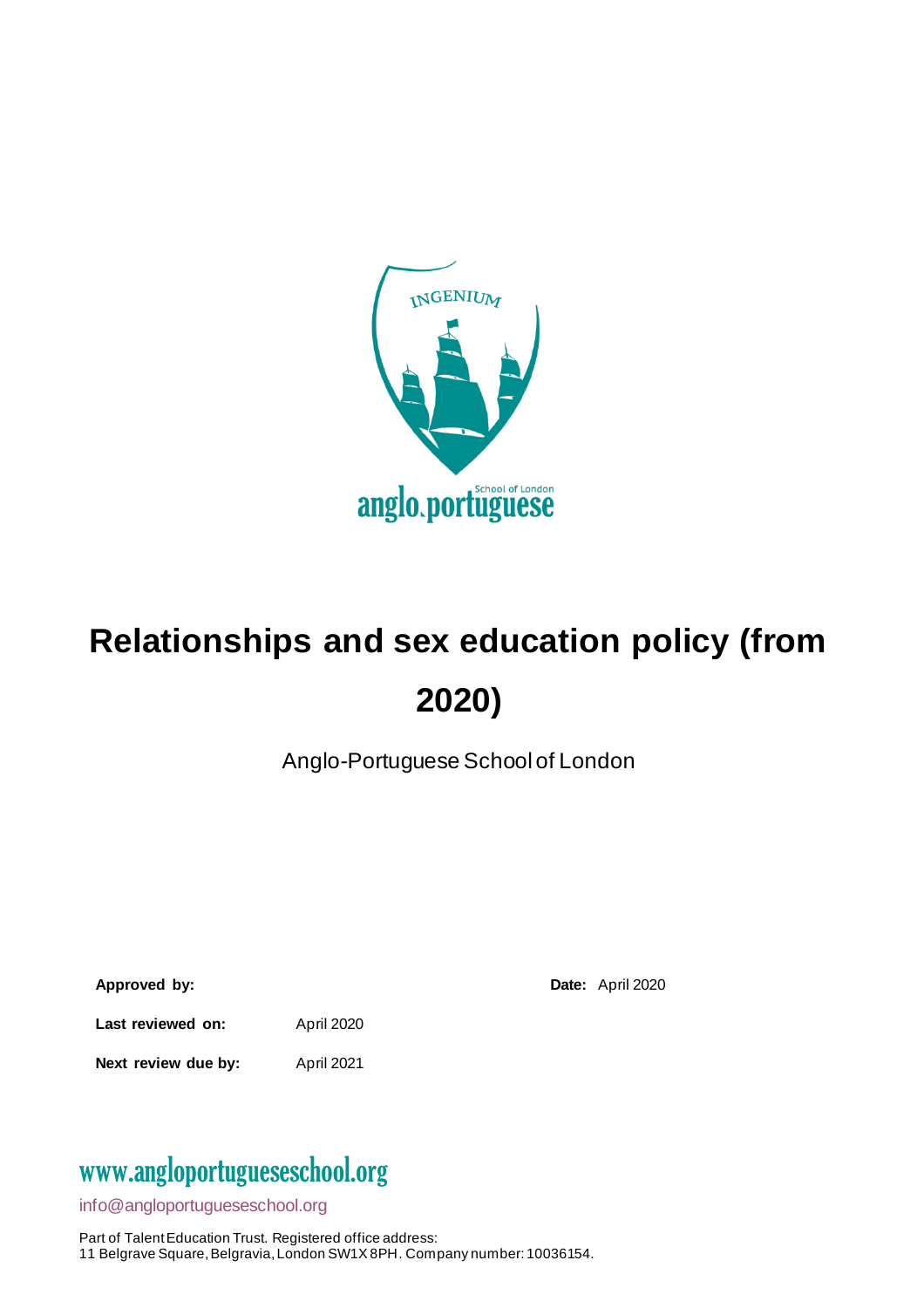#### **Table of Contents**

| Appendix 2: By the end of primary school pupils should know  Error! Bookmark not defined.       |  |
|-------------------------------------------------------------------------------------------------|--|
| Appendix 2: By the end of secondary school pupils should know Error! Bookmark not defined.      |  |
| Appendix 3: Parent form: withdrawal from sex education within RSE  Error! Bookmark not defined. |  |

# www.angloportugueseschool.org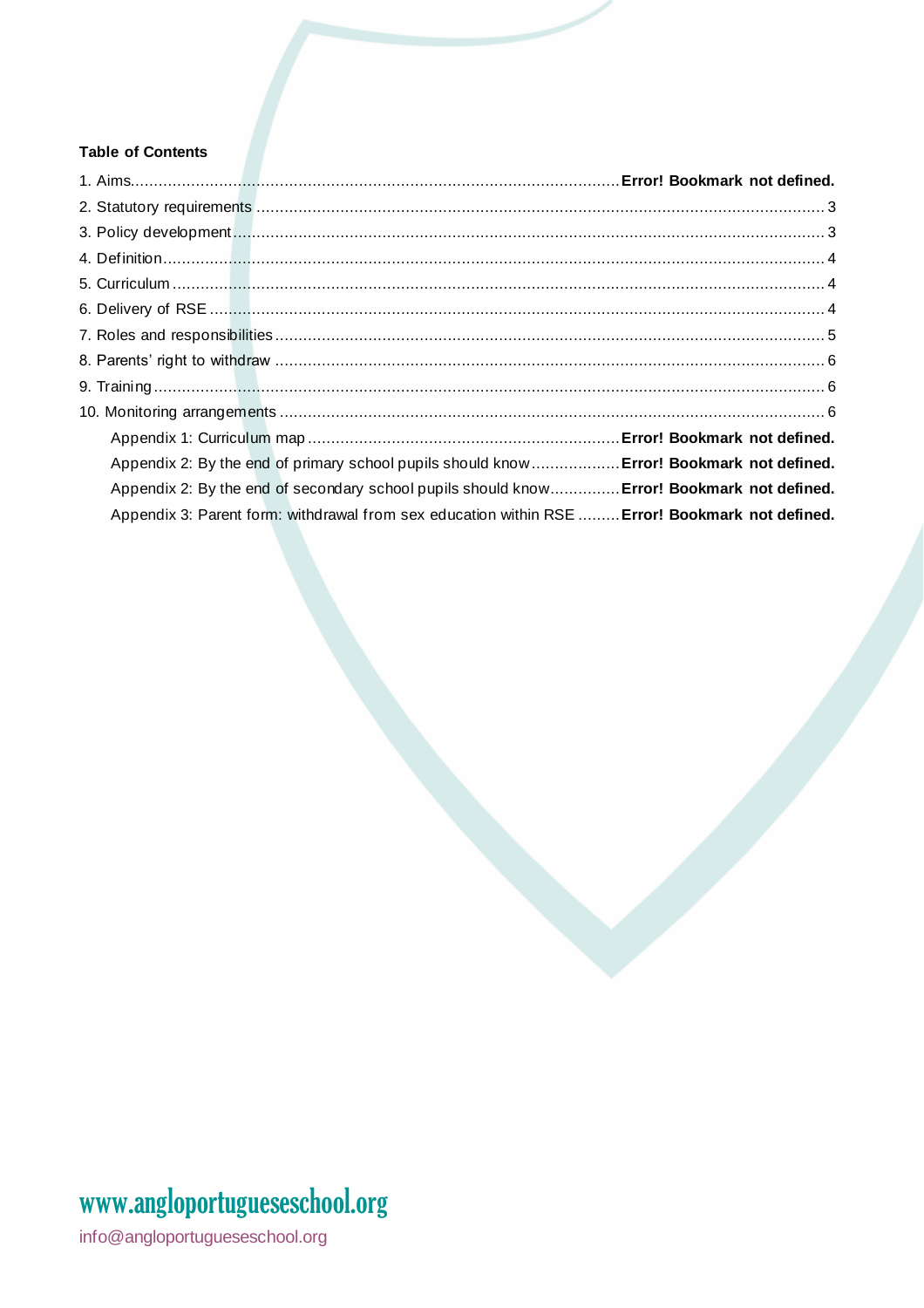#### **1. Aims**

The aims of relationships and sex education (RSE) at our school are to:

- Provide a framework in which sensitive discussions can take place
- Prepare pupils for puberty, and give them an understanding of sexual development and the importance of health and hygiene
- Help pupils develop feelings of self-respect, confidence and empathy
- Create a positive culture around issues of sexuality and relationships
- Teach pupils the correct vocabulary to describe themselves and their bodies

#### <span id="page-2-0"></span>**2. Statutory requirements**

As a primary academy school, the Anglo-Portuguese School of London (APSoL) must provide relationships education to all pupils as per section 34 of th[e Children and Social work act 2017.](http://www.legislation.gov.uk/ukpga/2017/16/section/34/enacted) We do not have to follow the National Curriculum but we are expected to offer all pupils a curriculum that is similar to the National Curriculum including requirements to teach science which would include the elements of sex education contained in the science curriculum.

In teaching RSE, we are required by our funding agreements to have regard to [guidance](https://www.gov.uk/government/consultations/relationships-and-sex-education-and-health-education) issued by the secretary of state as outlined in section 403 of the [Education Act 1996.](http://www.legislation.gov.uk/ukpga/1996/56/contents)

At APSoL we teach RSE as set out in this policy.

This policy complies with our funding agreement and articles of association.

#### <span id="page-2-1"></span>**3. Policy development**

This policy has been developed in consultation with staff, pupils and parents. The consultation and policy development process involved the following steps:

- 1. Review a member of staff or working group pulled together all relevant information including relevant national and local guidance
- 2. Staff consultation all school staff were given the opportunity to look at the policy and make recommendations
- 3. Parent/stakeholder consultation parents and any interested parties were invited to attend a meeting about the policy
- 4. Pupil consultation we investigated what exactly pupils want from their RSE
- 5. Ratification once amendments were made, the policy was shared with governors and ratified

### www[.angloportugueseschool.org](https://angloportugueseschool.org/)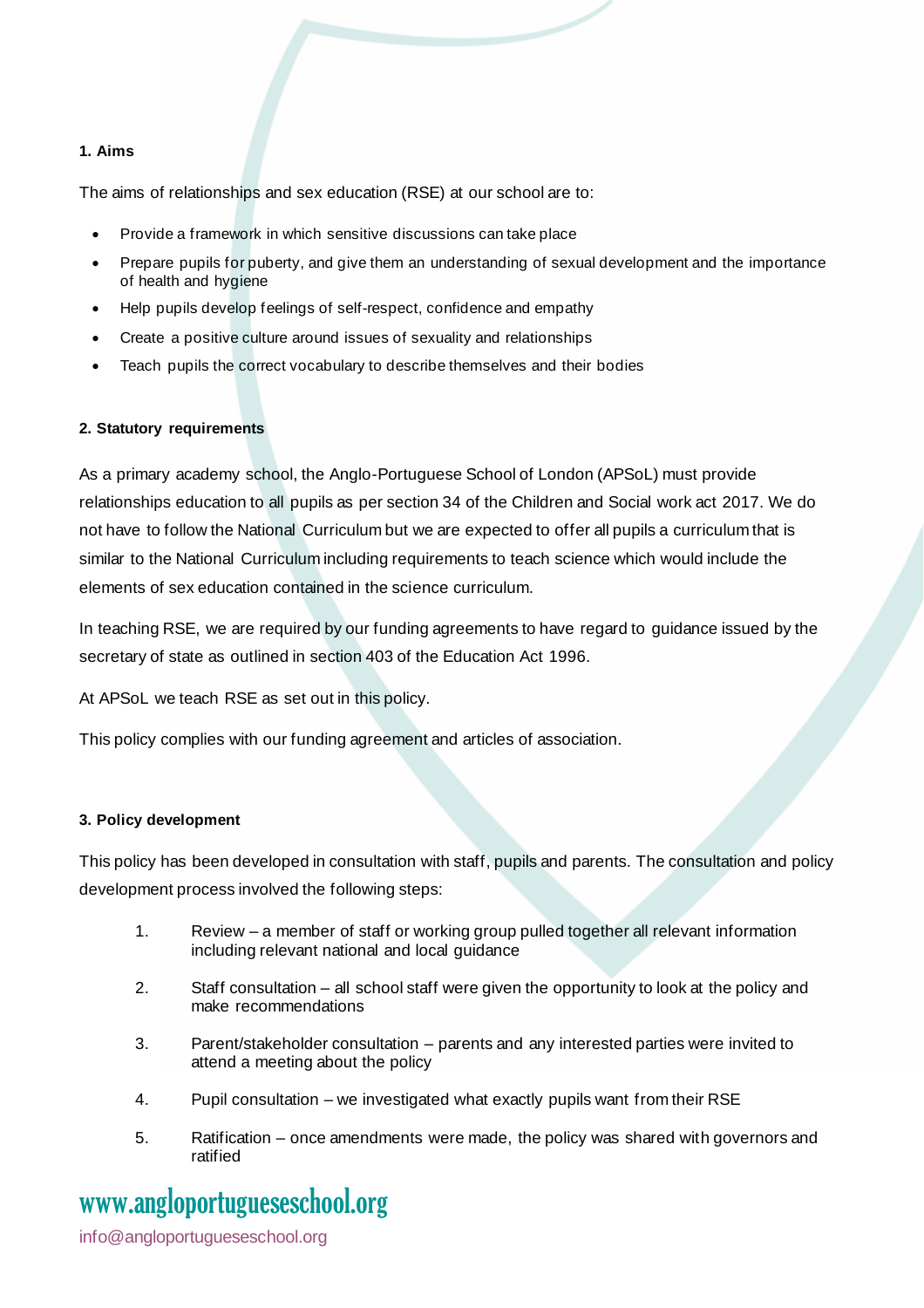#### <span id="page-3-0"></span>**4. Definition**

RSE is about the emotional, social and cultural development of pupils, and involves learning about relationships, sexual health, sexuality, healthy lifestyles, diversity and personal identity.

RSE involves a combination of sharing information, and exploring issues and values.

RSE is not about the promotion of sexual activity.

#### <span id="page-3-1"></span>**5. Curriculum**

Our curriculum is set out as per Appendix 1 but we may need to adapt it as and when necessary.

We have developed the curriculum in consultation with parents, pupils and staff, taking into account the age, needs and feelings of pupils. If pupils ask questions outside the scope of this policy, teachers will respond in an appropriate manner so they are fully informed and don't seek answers online.

(Primary sex education is not compulsory in primary schools, it is up to your school to determine whether you need to cover any additional content on sex education to meet the needs of your pupils. If your school decides to cover this, please include the following statement which you can add or adapt according to your pupils' needs).

Primary sex education will focus on:

- Preparing boys and girls for the changes that adolescence brings
- How a baby is conceived and born

For more information about our curriculum, see our curriculum map in Appendix 1.

#### <span id="page-3-2"></span>**6. Delivery of RSE**

RSE is taught within the personal, social, health and economic (PSHE) education curriculum – please refer to the PSHE Policy to see how this is set out progressively using Jigsaw scheme.

Biological aspects of RSE are taught within the science curriculum, and other aspects are included in religious education (RE).

Pupils also receive stand-alone sex education sessions delivered by a trained health professional.

### www[.angloportugueseschool.org](https://angloportugueseschool.org/)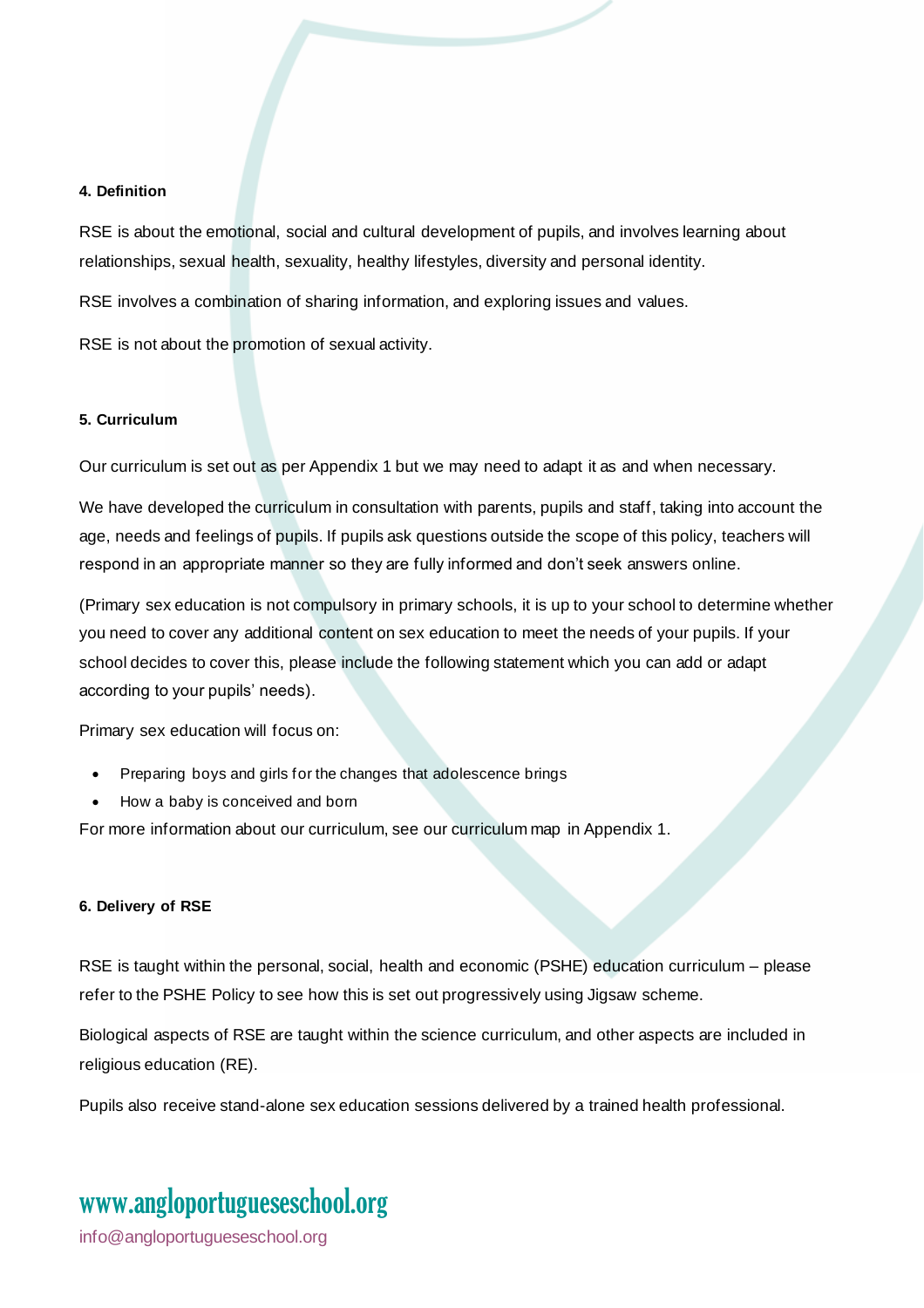Relationships education focuses on teaching the fundamental building blocks and characteristics of positive relationships including:

- Families and people who care for me
- Caring friendships
- Respectful relationships
- Online relationships
- Being safe

For more information about our RSE curriculum, see Appendices 1 and 2.

#### <span id="page-4-0"></span>**7. Roles and responsibilities**

#### **7.1 The Full Governing Body (FGB)**

The FGB will approve the RSE policy, and hold the headteacher to account for its implementation. The FGB will hold the Principal to account for the implementation of this policy.

#### **7.2 The Principal**

The Principal is responsible for ensuring that RSE is taught consistently across the school, and for managing requests to withdraw pupils from [non-statutory/non-science] components of RSE (see section 8).

#### **7.3 Staff**

Staff are responsible for:

- Delivering RSE in a sensitive way
- Modelling positive attitudes to RSE
- Monitoring progress
- Responding to the needs of individual pupils
- Responding appropriately to pupils whose parents wish them to be withdrawn from the [nonstatutory/non-science] components of RSE

Staff do not have the right to opt out of teaching RSE. Staff who have concerns about teaching RSE are encouraged to discuss this with the headteacher.

Class teachers are responsible for teaching RSE through their PSHE lessons and PSHE curriculum following Jigsaw scheme of learning.

# www[.angloportugueseschool.org](https://angloportugueseschool.org/)